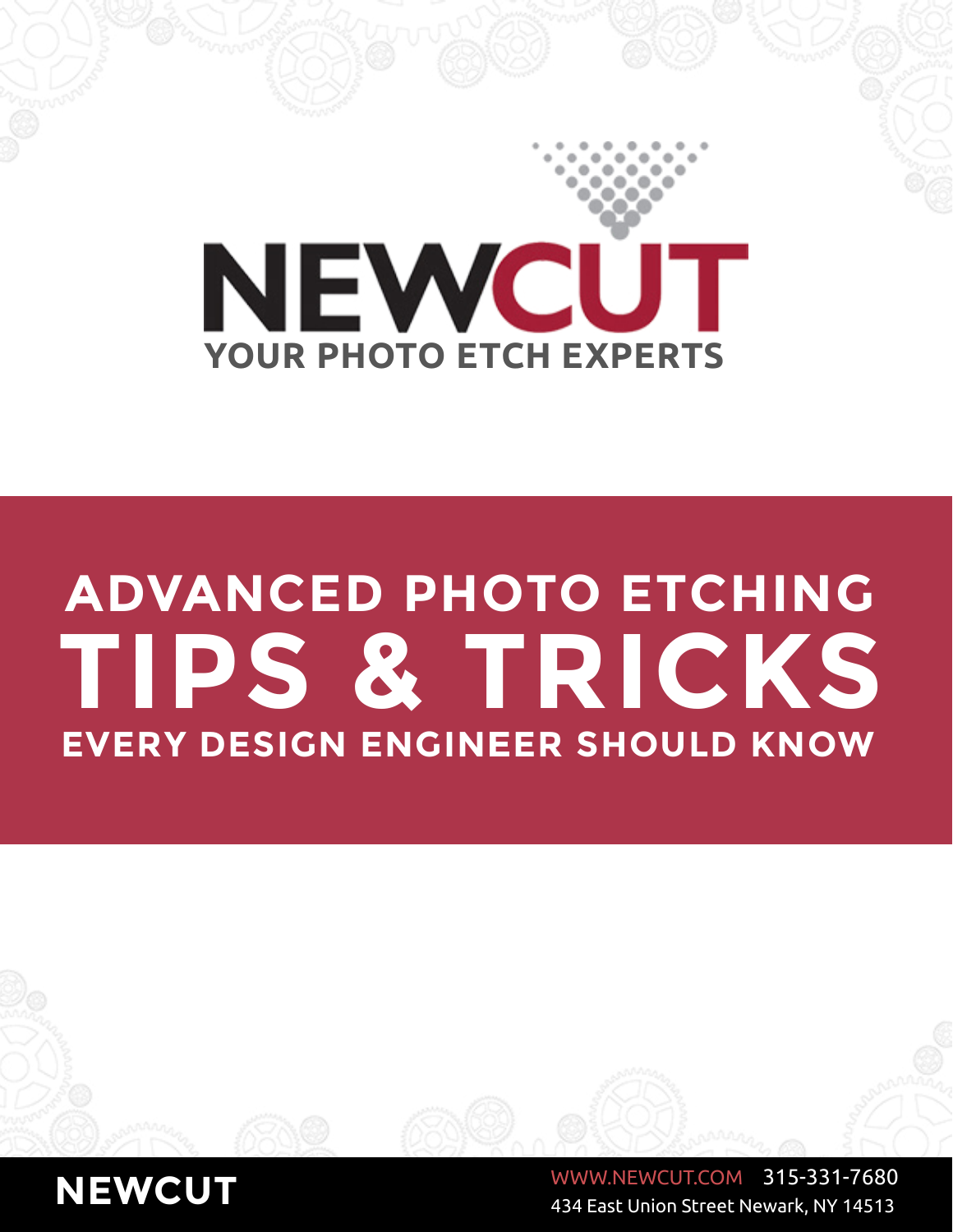# **WHO WE ARE**

Newcut is a Chemical Milling House located in upstate New York's Finger Lakes Region between Rochester and Syracuse. Newcut was one of the very first firms in Chemical Milling established in 1970. We have specialized solely in the productive area of Photofabrication and have concentrated on developing cost-effective methods and techniques.

Burr-free parts are provided using low cost tooling with fast turn around from prototype to production. Secondary forming capabilities, heat treating and plating are available.

We make custom parts using metals ranging from aluminum through zirconium and thickness from .0005" to .125" in panels up to 40"X96".

We are also able to etch Aerospace materials including René 41, Inconels series 600 and 700, titanium, etc. Quality Control conforms to AS9100. Engineering idea exchanges are encouraged on developmental work.

You will gain by putting Newcut on your bid list for chemically milled parts and checking Newcut on some parts you now may be buying as Stampings. Call us for a quick recommendation. Meanwhile, why not challenge us by sending along prints on sample parts and your quantity requirements.

# **IF YOU ARE NEW TO PHOTOFABRICATION/CHEMICAL MILLING**

Perhaps we can solve your next problem by a quick phone call or we will be pleased to arrange a visit by a Newcut representative.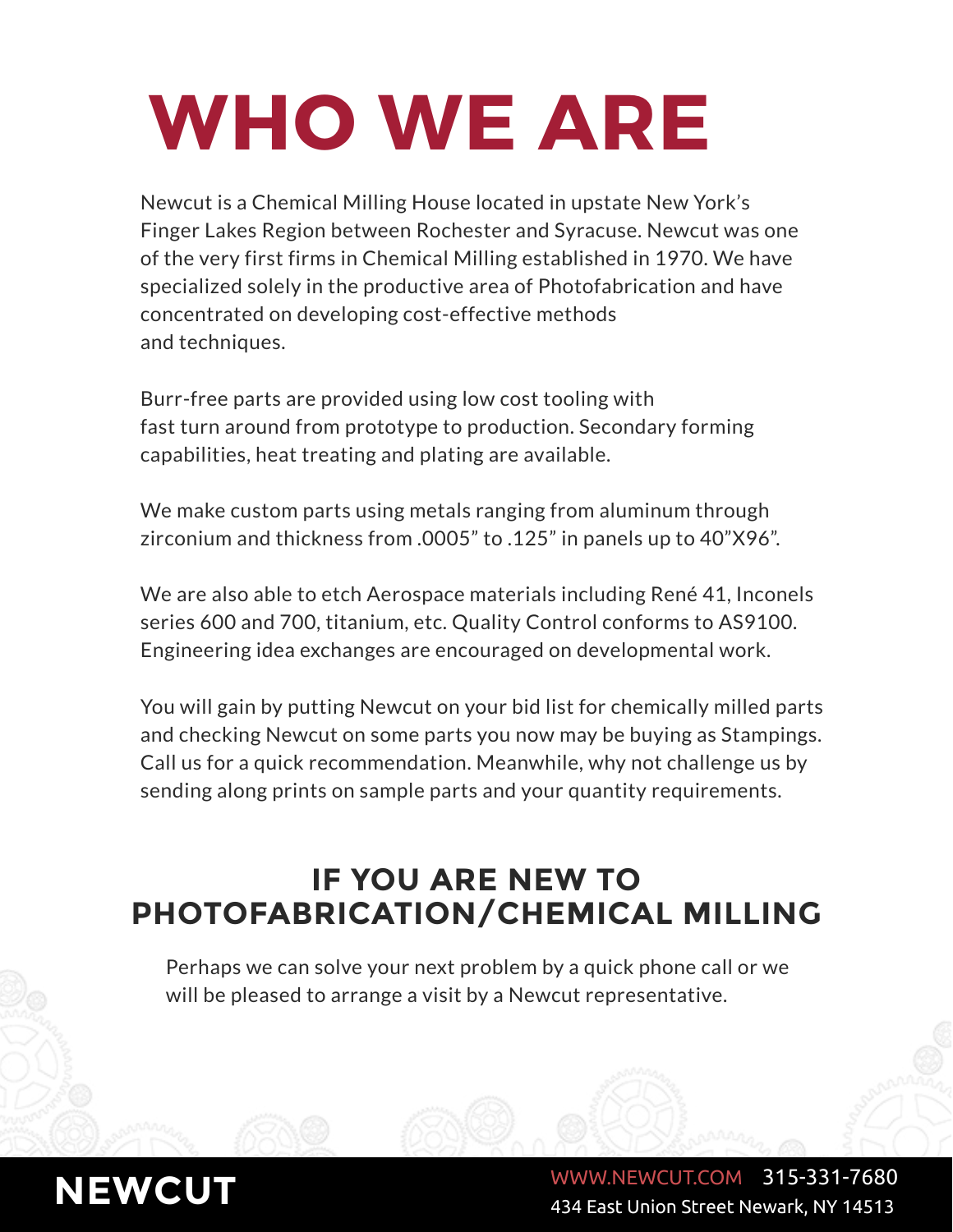# **DESIGNING FOR PHOTO CHEMICAL ETCHING**

With every metalworking process, there are certain tips or techniques that a designer should know to gain maximum benefit from that process. This is certainly true with photo chemical machining.

In this brochure we present a few ideas to help you understand the philosophy of design for photo chemical machining. To obtain additional tips and guidelines for practical design, it is important that you communicate with a company that is a reliable manufacturer of photo chemically produced parts. If you consult with Newcut before you complete your design, you will usually find additional ideas to give you maximum benefits from the process.

**Here are some practical ideas to keep in mind when designing parts for the PCM process.**

# **LOW COST TOOLING SPEED OF DELIVERY**

Other processes require elaborate manual and mechanical techniques. Tooling in the photo chemical machining process is computer generated. We can work from your CAD file or our designers can convert your paper drawings, thereby increasing accuracy and reducing tooling costs. Tooling costs can be as little as 1/10th of that required for the processes.

When time means money, the Photo Chemical Machining Process can save your firm dollars through a turn around time quicker than any method. In some instances, parts can be delivered overnight. For large quantities and for more difficult jobs, delivery should never be more than a month away. Other processes require up to 6 months delivery time.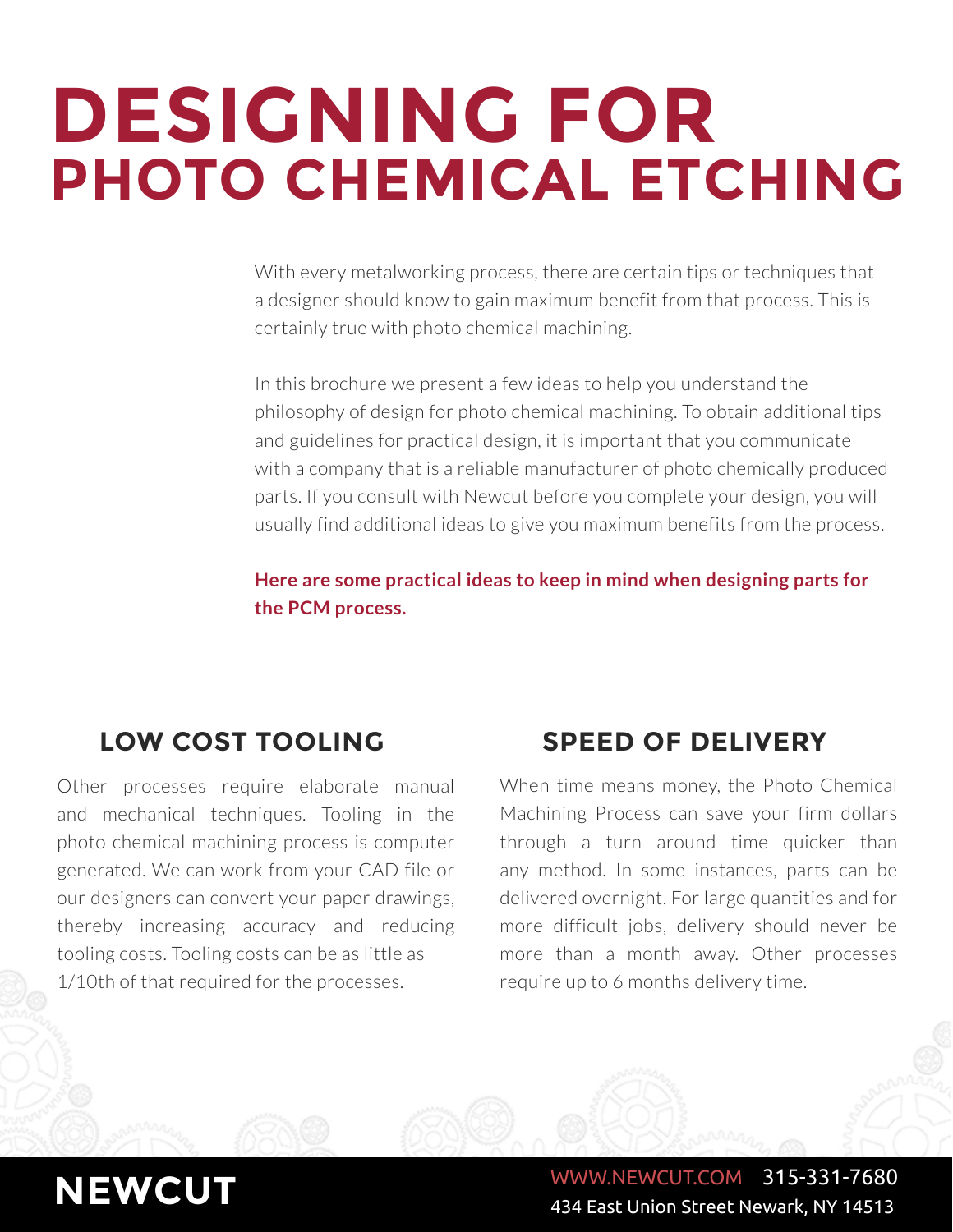# **INTEGRITY OF METAL PROPERTIES**

The designer will find that Photo Chemical Machining provides a unique advantage-the internal structure of the metal is unchanged by the process. Furthermore, Photo Chemical Machining does not affect the properties of the metal worked as do some processes which change the hardness, grain structure, or ductility.

# **MULTIPLICITY OF DESIGN**

Frequently a designer will need a large panel with a repeated pattern or with several patterns which are small and which require tight tolerances. Patterns can be reproduced photographically time after time with little additional cost. Consult Newcut for special variations of this process.

# **TOOLING MODIFICATION**

The Photo Chemical Machining Process allows the designer to do practical experiments at a minimum cost. Furthermore, through changes in the manufacturing process, it may be possible to change hole sizes, tab widths, and so forth, without any changes to the tooling. If a design concept is untried, the designer should consult with Newcut to select the layout which will allow the most flexibility for change at the minimum cost.



# **PROTOTYPE TO PRODUCTION**

Because of the time and cost factors in other processes, prototypes are frequently made by a method different from that used for full production. There are inherent dangers in this. Process variables could result in the production part not corresponding to the prototype and, therefore, not functioning properly. In the Photo Chemical Machining Process, however, this danger does not exist. The process can be used to make one or one million parts. This allows the engineer or designer to carry his concept from prototype to pilot to full production with parts manufactured by the same process.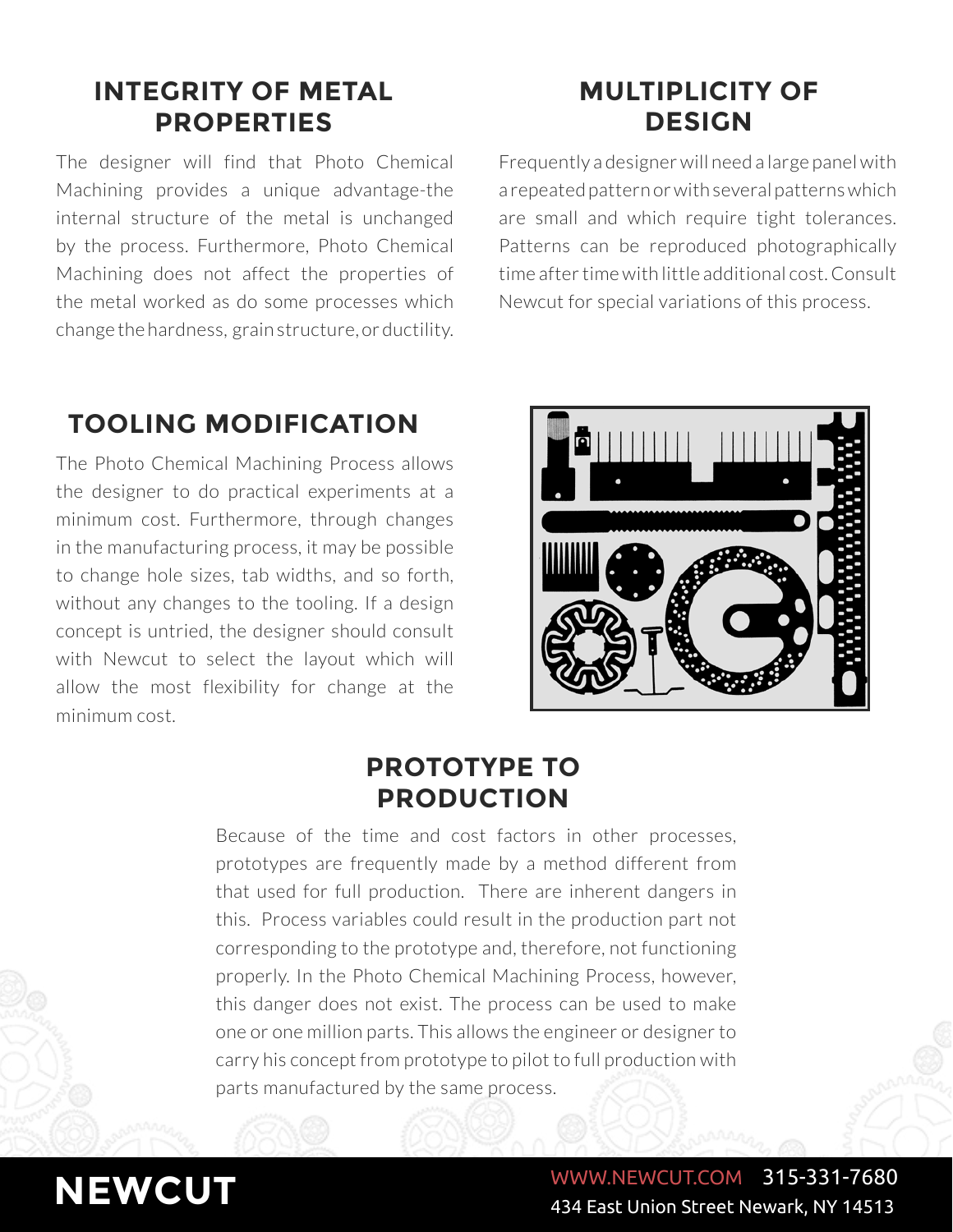## **BURRING**

Some processes give finished parts a burr which may be detrimental to the functioning of the parts. **In the Photo Chemical Machining operation the part configuration is achieved without any surface burr.** Newcut **can supply parts of any temper metal** including aluminum, copper and copper alloys (brass, bronze, beryllium copper, etc.) molybdenum, steels (Cold rolled, spring-tempered, stainless, Swedish, etc.), Titanium and many others **in any quantity**  from 1 to infinity, **in any design**, in sizes from .040 inch square to 40" x 96", in metal thicknesses from .0005" to .100".

Send Newcut a print, sketch or sample of the part required, the quantity desired, and without obligation, Newcut will promptly forward a quotation. **If forming, heat-treating and/or plating is required, Newcut can quote the complete part.** Bear in mind that original lowcost tooling can be used for prototype through production runs. If design improvements develop they can be incorporated at minimum expense without scrapping expensive dies. **When design problems arise, Newcut's knowledge and facilities are always at your service.**





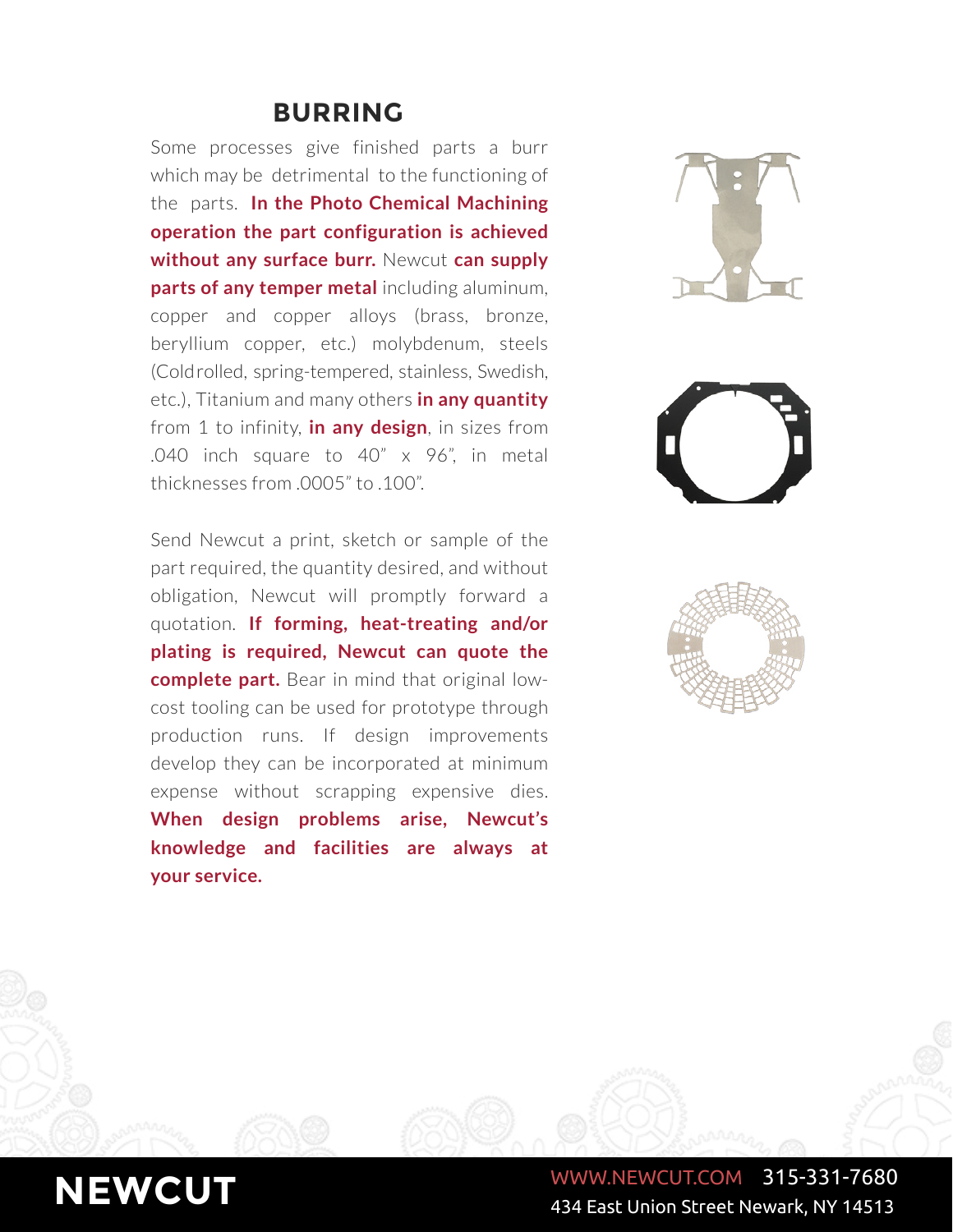# **NEWCUT - THE PROBLEM SOLVER DIMENSIONS AND TOLERANCES**

# **DIMENSIONS**

Because of the nature of the etching process and the undercutting at the edges of the resist pattern on the surface, all dimensions, tolerances, and configurations are functions of the thickness of the stock being etched, the material, and to a lesser extent, the process variables. In the section on tolerances and materials which follows, tolerances are given for a variety of metals, thicknesses, overall pattern sizes, etc. These are generally applicable to equipment, processes, metals and configurations currently being used. They do not, however, express the ultimate capabilities of photo chemical machining. For dimensions such as slots, corners, etc., there are a few guide lines for designers which express practical limitations as the dimension under consideration approaches the thickness of the metal.

### **RELATIONSHIP OF HOLESIZE TO METAL THICKNESS**

As a general rule, it is normally stated that the diameter of a hole cannot be less than the metal thickness. This relationship, however, does vary as the metal thickness changes. A more exact relationship might be as per the chart:

| METAL<br><b>THICKNESS (t)</b> | <b>SMALLEST HOLE</b><br><b>DIAMETER (D)</b>             |  |  |
|-------------------------------|---------------------------------------------------------|--|--|
|                               |                                                         |  |  |
| Less than $.001"$             | Must be determined by test run                          |  |  |
| $.001" - .005"$               | At least metal thickness, with a .003" minimum holesize |  |  |
| $.005"$ or over               | At least 110% metal thickness                           |  |  |
|                               |                                                         |  |  |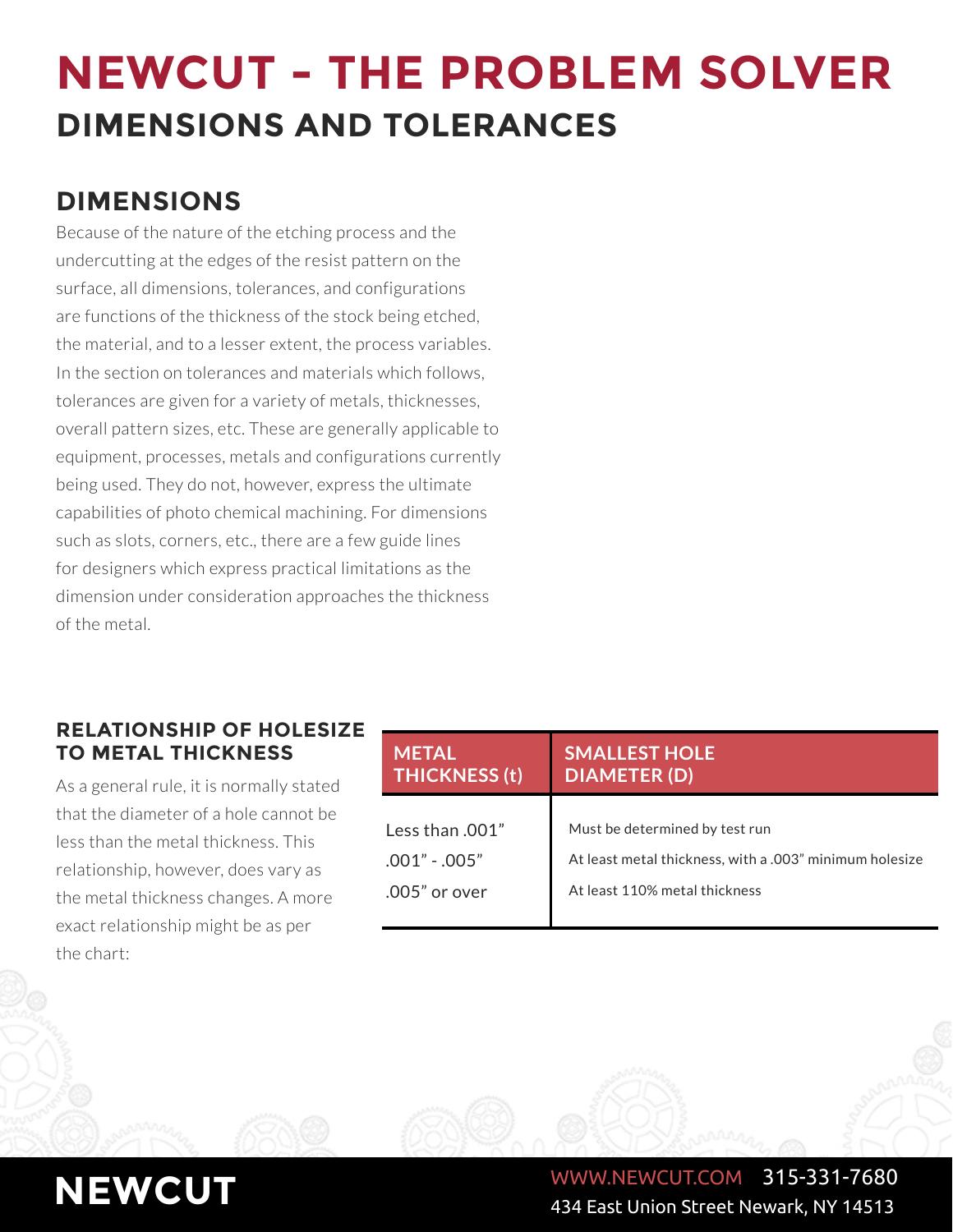# **NEWCUT - THE PROBLEM SOLVER DIMENSIONS AND TOLERANCES**

# **DIMENSIONS**

## **RELATIONSHIP OF LINE WIDTH TO METAL THICKNESS (fig 1 & 2)**

Generally speaking the width of metal between holes is not a particular problem in photo chemical machining. However, when this space is the remaining surface area in a large field of slots or holes, there are limitations as to how small the metal width between the holes can be.





#### This relationship is as follows:

| <b>THICKNESS (t)</b> | <b>SPACE BETWEEN HOLES (w)</b>      |  |  |  |
|----------------------|-------------------------------------|--|--|--|
| Less than .005"      | At least metal thickness            |  |  |  |
| Over .005"           | At least 1.25 times metal thickness |  |  |  |

### **RELATIONSHIP OF INSIDE CORNER RADIUS TO METAL THICKNESS (fig 3)**

In general, the smallest corner radius is directly proportional to the thickness of the metal i.e., for metal thickness of .002", corner radius would be .002". Under certain circumstances, this radius can be made smaller and Newcut should be contacted when there are requirements for a radius smaller than the metal thickness.

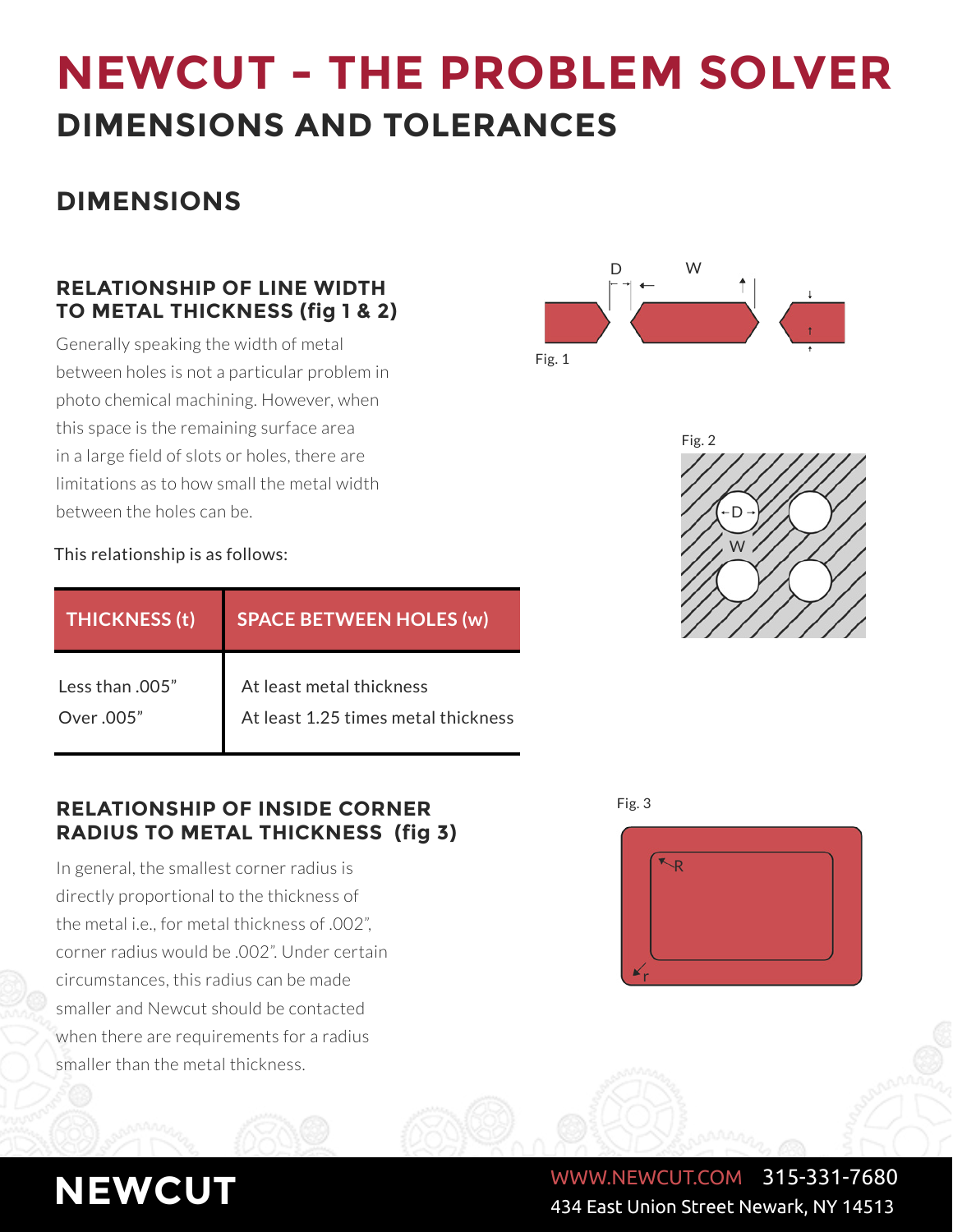# **NEWCUT - THE PROBLEM SOLVER DIMENSIONS AND TOLERANCES**

# **DIMENSIONS**

### **RELATIONSHIP OF BEVEL TO METAL THICKNESS**

#### **ETCHING ONE SIDE** - (Figure 4a)

An etchant attacks the material laterally as well as vertically. The result, therefore, is the condition of etch configuration for a hole which is known as a "bevel". As a rule of thumb, for a material with a thickness t, the bevel A would be approximately .4t.

### **ETCHING TWO SIDES** - (Figure 4b)

Assuming that the material is being etched equally from two sides, it can be easily seen that the bevel is appreciably reduced. As a general rule, when etching from two sides, the bevel A is approximately .2t.



# **TOLERANCES**

## **CENTER-TO-CENTER DIMENSIONS**

Generally speaking, for small pieces, it is possible to etch photo chemically machined parts which tend to duplicate the center-tocenter dimensions which exist on production artwork. Because of limitations in the area of artwork preparation the following table gives practical center-to-center dimension tolerances for finished parts.

| <b>C/C DIMENSIONS</b><br>(Inches) | <b>TOLERANCES</b> |  |  |  |
|-----------------------------------|-------------------|--|--|--|
| $1.0"$ or less                    | ±.0005"           |  |  |  |
| $1.0" - 3.0"$                     | $+.0010"$         |  |  |  |
| $3.0" - 6.0"$                     | $+.0020"$         |  |  |  |
| $6.0" - 10.0"$                    | ±.0030"           |  |  |  |
|                                   |                   |  |  |  |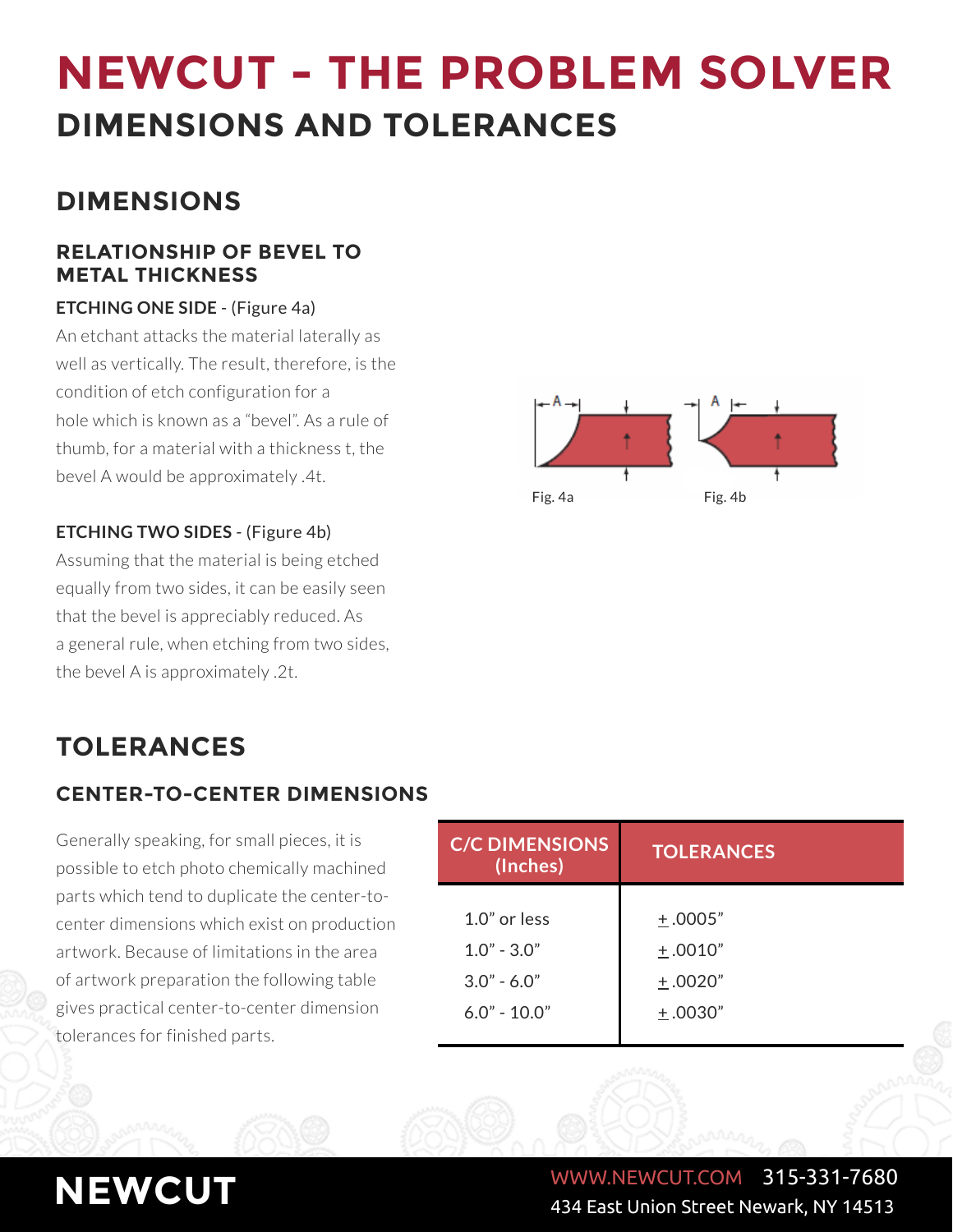# **TOLERANCES**

## **ETCHED DIMENSIONS**

Because of the many parameters involved in determining etching tolerances, it is impossible to give a definite, absolute rule which will cover all circumstances. Some of the more common variables, which will affect the etching tolerances are type of metal being etched, size of panel, equipment being used, and yield required. For purposes of establishing some general rule of thumb, a tolerance of  $\pm$  15% of the metal thickness is usually acceptable. The two tables below give tolerances to be expected for varying metal thicknesses and flat sizes. Table 1 is for prototype or short run of parts with not more than one dimension per piece requiring the tolerance shown. Table 2 reflects the tolerances on full production runs.

| <b>THICKNESS, t, INCHES</b>                           |                                     |                                     |                                 |                                 |                                 |                                 |                                   |
|-------------------------------------------------------|-------------------------------------|-------------------------------------|---------------------------------|---------------------------------|---------------------------------|---------------------------------|-----------------------------------|
| Approximate<br><b>Flat Size</b>                       | .001"                               | .002"                               | .005"                           | .010"                           | .015"                           | .020"                           | .040"                             |
| $2" \times 2"$<br>$8" \times 10"$<br>$12" \times 18"$ | Empirical<br>Empirical<br>Empirical | $+.0005"$<br>$+.0007"$<br>$+.0010"$ | ±.0007"<br>$+.0010"$<br>±.0015" | ±.0010"<br>±.0015"<br>$+.0020"$ | ±.0015"<br>$+.0020"$<br>±.0030" | ±.0020"<br>$+.0030"$<br>±.0040" | $+.0040"$<br>$+.0050"$<br>±.0060" |

### **TABLE 1: PROTOTYPE & SHORT RUNS**

## **TABLE 2: PRODUCTION RUNS**

| <b>THICKNESS, t, INCHES</b>                           |                                     |                               |                               |                                 |                                 |                                     |                                 |
|-------------------------------------------------------|-------------------------------------|-------------------------------|-------------------------------|---------------------------------|---------------------------------|-------------------------------------|---------------------------------|
| Approximate<br><b>Flat Size</b>                       | .001"                               | .002"                         | .005"                         | .010"                           | .015"                           | .020"                               | .040"                           |
| $2" \times 2"$<br>$8" \times 10"$<br>$12" \times 18"$ | Empirical<br>Empirical<br>Empirical | ±.0010"<br>±.0010"<br>±.0015" | ±.0010"<br>±.0015"<br>±.0020" | ±.0015"<br>±.0020"<br>$+.0025"$ | ±.0020"<br>±.0025"<br>$+.0035"$ | $+.0030"$<br>$+.0040"$<br>$+.0045"$ | $+.0050"$<br>±.0060"<br>±.0070" |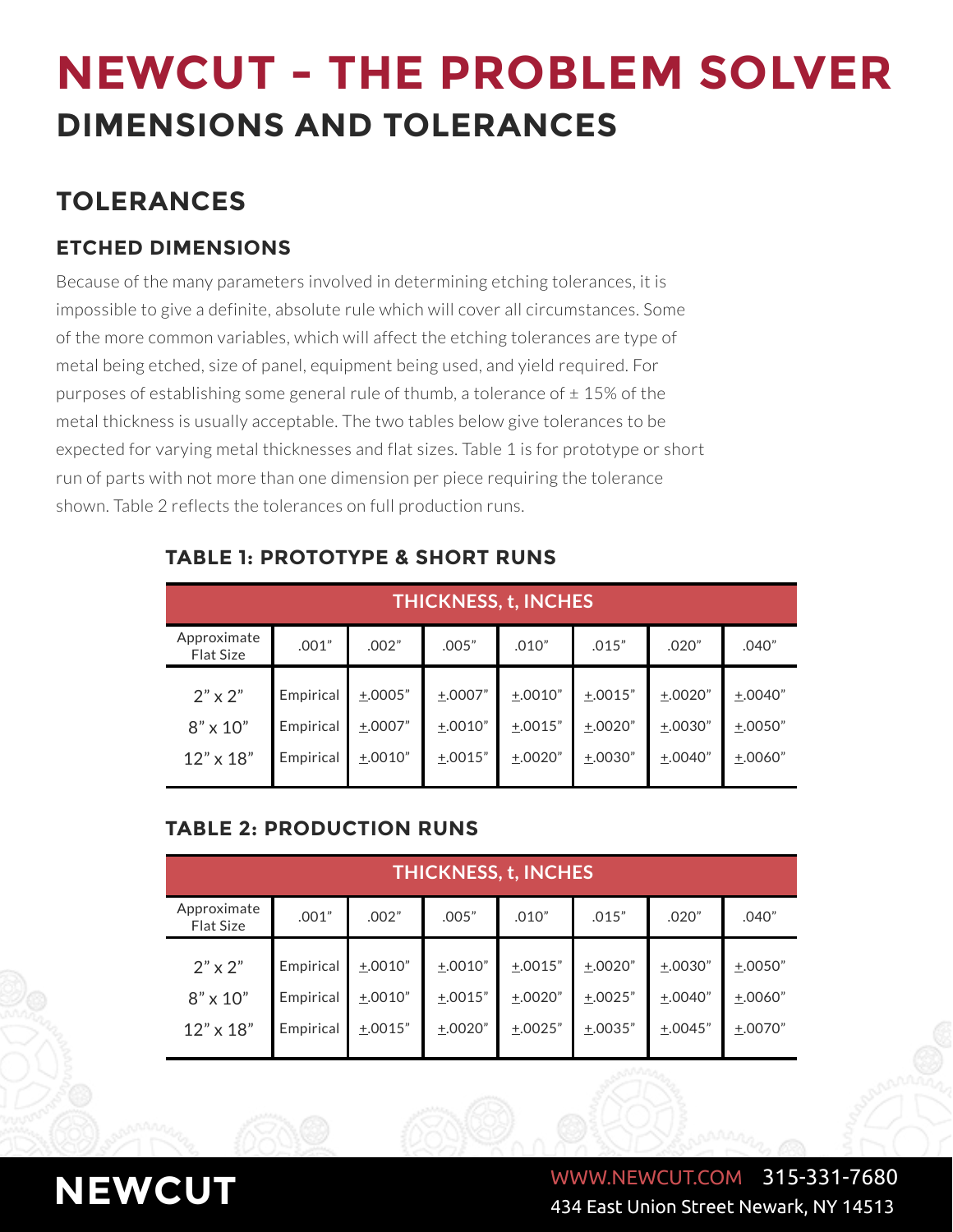# **TOLERANCES**

## **CORNER RADII (fig 5)**

The photo chemical machining pro cess tends to round off corners. This is sometimes advantageous because it keeps the part from causing scratches or cuts or from catching on other parts. However, if a square corner is desired, there are techniques available to Newcut to obtain them. For example, Fig. 5 shows how serifs can be added to the art work so that when the image is transferred it will reproduce as a sharp corner on the actual part.

## **HOLE CONFIGURATIONS (fig 6) TIE-INS OR TABS**

Where possible, it is best to keep hole configurations similar within a given piece. The reason being that different configurations tend to etch at different rates. Where different hole sizes are required, the problem can be solved by making sure that you use a common width etch band for making each hole configuration. Fig. 6 shows a variety of different size holes, but utilizes the same width etch band. The etch band presents the same surface area to the etchant, and therefore etches more uniformly.



Tabbing is normally done by extending one or more lines from the part to the surrounding metal border. Unless specified, these tie-ins are normally made as few and as small as possible consistent with the size and quantity of parts being etched. Newcut feels that tie-ins or tabs should be avoided wherever possible as this defeats one of the major advantages of Chemical Milling. The part that is tabbed is no longer burr free. However, we do understand the necessity for tabbing particularly when the part is very small and a secondary plating has to be performed. If there are any questions concerning tabbing, we suggest you consult Newcut for an Engineering opinion.

# **NEWCUT** WWW.NEWCUT.COM 315-331-7680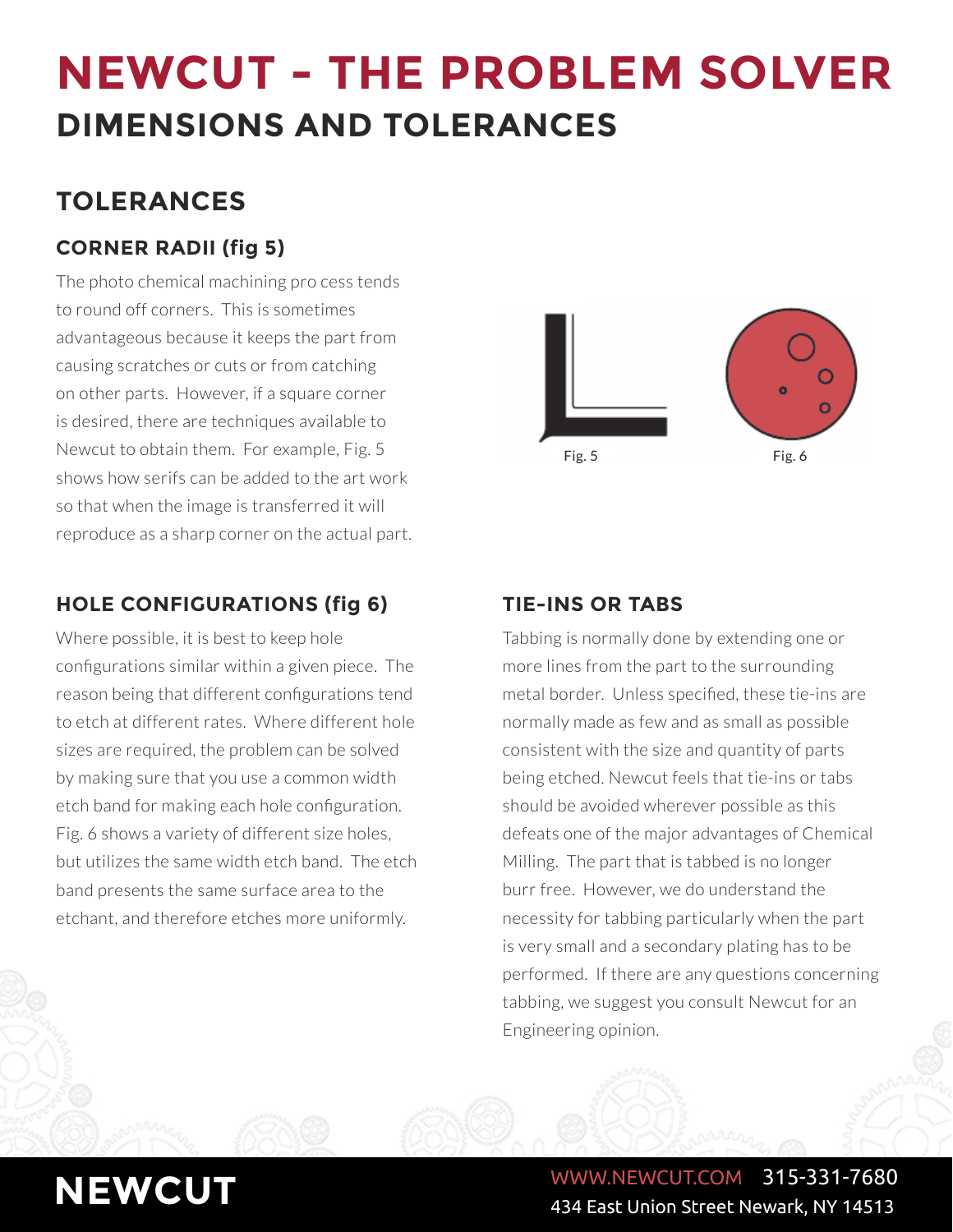# **TOLERANCES**

# **BEVEL (fig 7)**

By the nature of the etching process there will be some degree of slope to the wall of the holes or to the metal edge. This bevel condition is discussed in the section on dimensions. Generally, it is easier for Newcut either to etch equally from both sides or to etch entirely from one. However in a two -side etch the depth may be varied to produce more bevel on one side. Normally, this condition is referred to by the percentage of etch from either side, e.g. 90/10 would be etching 90% from one side, 10% from the other. When such a variation is required, it should be so specified. In as much as this is a difficult operation, some latitude should be given Newcut as to percentage of etch from  $\overline{\phantom{a}}$  either side.



Fig. 9



## **LINE WIDTHS (fig 8)**

previously, the width of metal at the surface of the sheet may not necessarily be as big as that which would appear if the part were placed on a light table and viewed from above through a microscope. Normally the width of tabs is determined by a measurement from the widest point which is halfway through the thickness of the metal. As an example, a wire which has a measurement of .016 wide may have a surface width of only .014. If the width of the metal at the surface is important, it should be so specified on the print. An allowance should be made for the tab itself which will measure a certain amount more.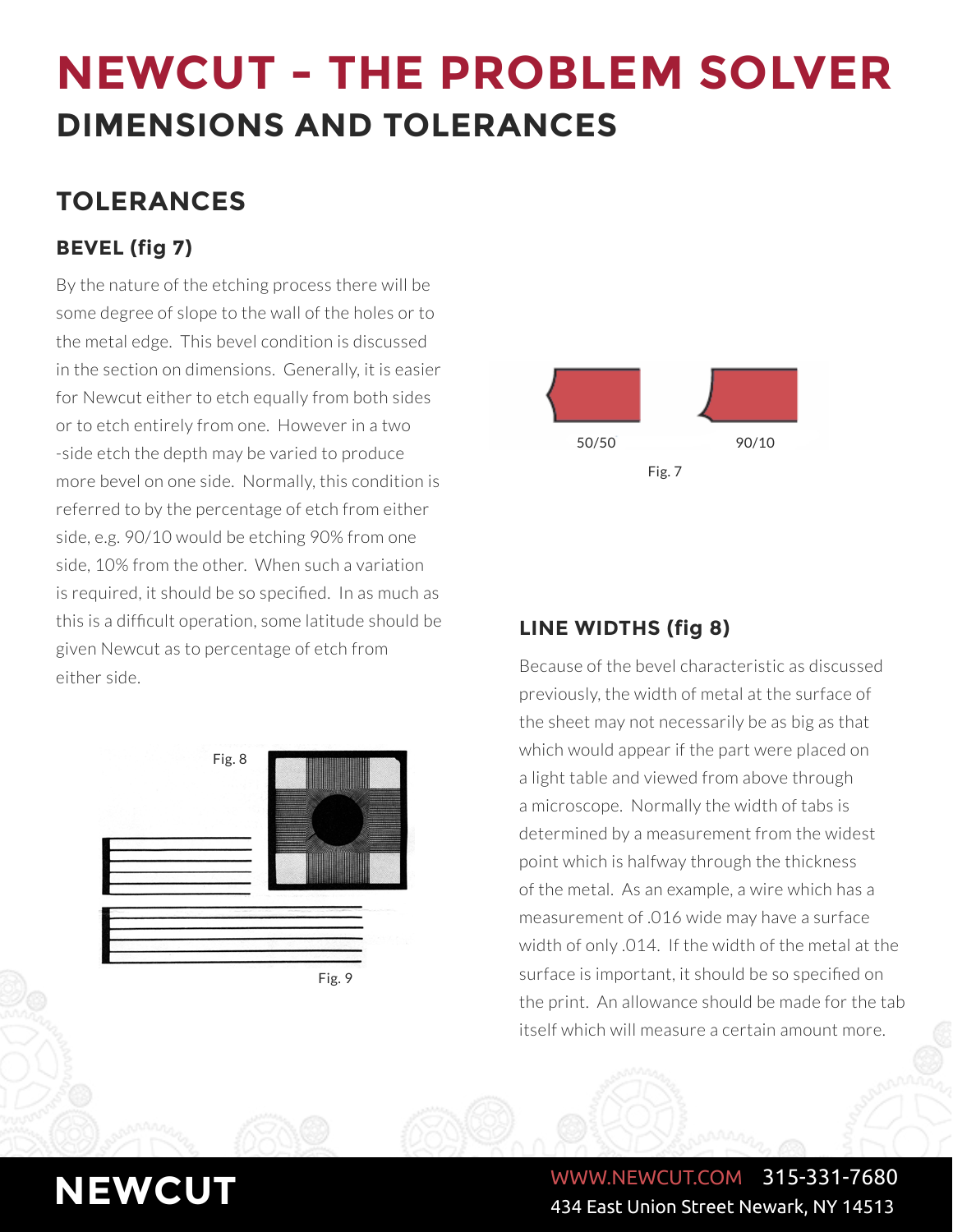# **TOLERANCES**

# **UNSUPPORTED TABS OR WIRES (fig 9)**

Designs for photo chemical machining should not incorporate tabs or wire which are exceedingly long and unsupported. What length will cause trouble will vary with the type of metal being used, its hardness, thickness, the width of the wire, and the general design of the piece. However if designed too long, tabs can cause distortion problems either in processing or in handling. Their weight may cause them to sag or, if they are very thin, the pressure from spray etching may bend them. When the designer is in doubt, he should consult with Newcut.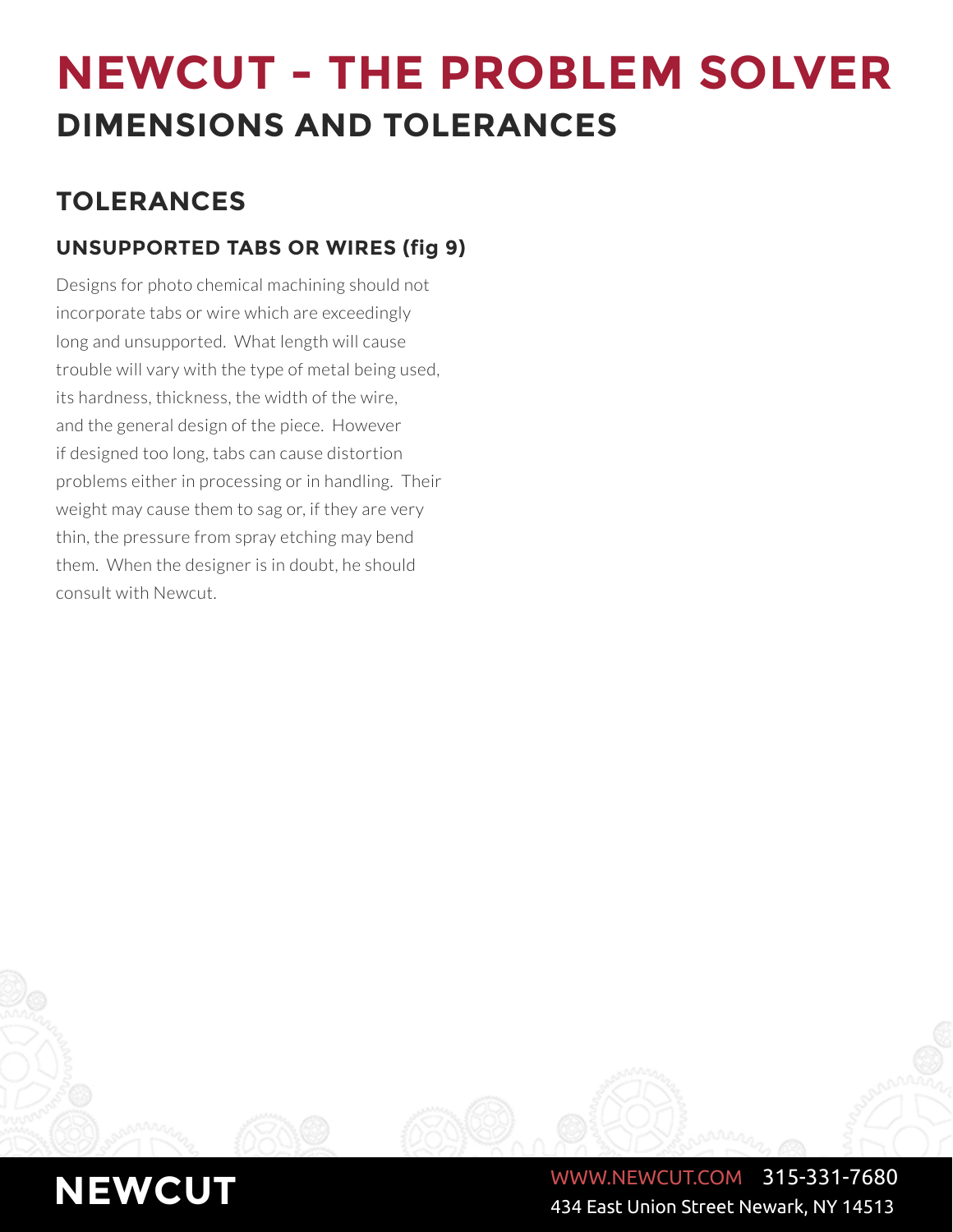# **METALS**

## **ALUMINUM**

- 1100 Series 1100, 1145
- 2000 Series 2024
- 3000 Series 3003
- 5000 Series 5052
- 6000 Series 6061
- 7000 Series 7075
- Alclad
- Anodized Aluminum

## **BERYLLIUM COPPER**

- $C172$
- C190

# **HIGH TEMP ALLOYS STAINLESS STEEL**

- Inconel 600
- Inconel 718
- Inconel x750
- Hastelloy X
- Molybdenum

- 300 Series 301, 302, 304, 304L, 316L, 321, 347
- 400 Series 410, 420, 430, custom 455
- Preciptaion Hardening 17-4, 17-7, 15-5
- Flapper Valve UHB716, AEB-L, 7C27MO

## **MAGNETIC ALLOYS**

- HyMu 80, HyMu 800
- Hiper 50
- Carpenter 49
- M-19 Silicon Steel

## **COPPER & COPPER ALLOYS**

- $\cdot$  ETP c110
- OFHC c101 or c102
- $C7025$
- Brass c260
- Phosphor Bronze c510
- Nickel Silver c752 & c770
- $0194$

### **CONTROLLED EXPANSION NICKEL ALLOYS ALLOYS**

- ASTM F15 Kovar
- Alloy 36 Invar
- Alloy 42, Alloy 48, Alloy 52
- Nispan C

# **MISCELLANEOUS ALLOYS**

- Beryllium
- Silver
- Tin-lead

## **STEEL**

- 1008/1010
- 1074/1075
- 1095
- Tool Steel

## **TITANIUM**

- Grade 1
- Grade 2
- Grade 3

- Alloy 200, Alloy 201
- Beryllium Nickeli Alloy 360
- Copper Nickel Alloy 715
- Nichrome 80/20

## **NEWCUT** WWW.NEWCUT.COM 315-331-7680 434 East Union Street Newark, NY 14513

# • Fecralloy